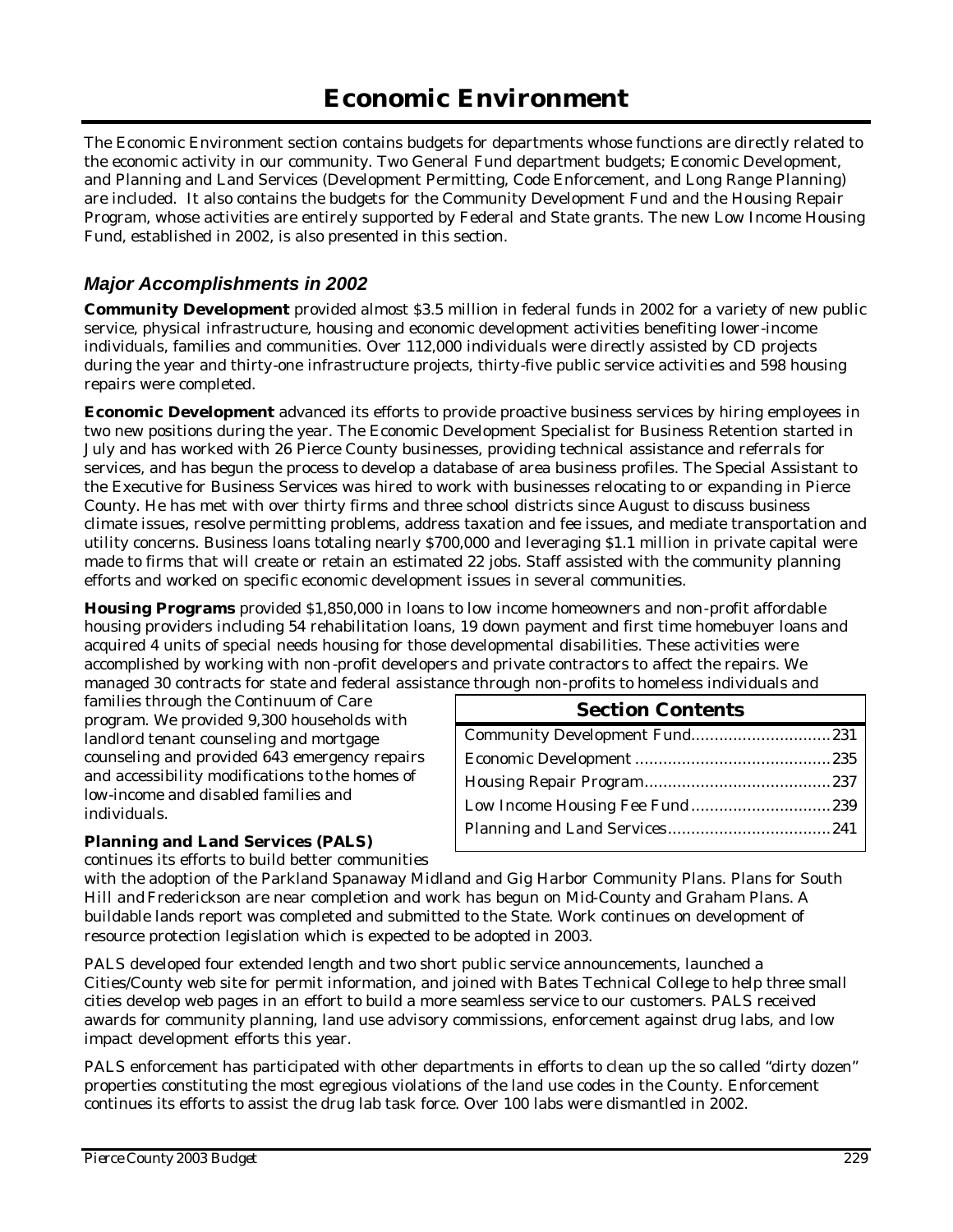#### *Economic Environment*

PALS dedication to improvements in customer service resulted in shorter lobby waits and transaction times in 2002 than in 2001. A backlog of engineering reviews of single-family homes was eliminated; more permits were processed this year than in all but one of the last 8 years; and enhancements in our web site have resulted in a marked increase in its use, including applications processed.

| <b>DEPARTMENT BUDGETS</b>         |                       |                       |                           |                          |  |  |  |  |  |  |
|-----------------------------------|-----------------------|-----------------------|---------------------------|--------------------------|--|--|--|--|--|--|
| <b>Department Name</b>            | 2002<br><b>Budget</b> | 2003<br><b>Budget</b> | <b>Absolute</b><br>Change | <b>Percent</b><br>Change |  |  |  |  |  |  |
| <b>Community Development Fund</b> | 7,408,040<br>\$       | 6,068,790<br>S        | \$(1,339,250)             | $(18.1)$ %               |  |  |  |  |  |  |
| Economic Development              | 664,930               | 673,600               | 8.670                     | 1.3                      |  |  |  |  |  |  |
| <b>Housing Repair Program</b>     | 10,274,536            | 9,962,450             | (312,086)                 | (3.0)                    |  |  |  |  |  |  |
| Low Income Housing Fee            |                       | 1,630,000             | 1,630,000                 |                          |  |  |  |  |  |  |
| <b>Planning and Land Services</b> | 11,904,594            | 12,151,970            | 247,376                   | 2.1                      |  |  |  |  |  |  |
| <b>Total Economic Environment</b> | \$30,252,100          | \$30,486,810          | 234,710                   | 0.8%                     |  |  |  |  |  |  |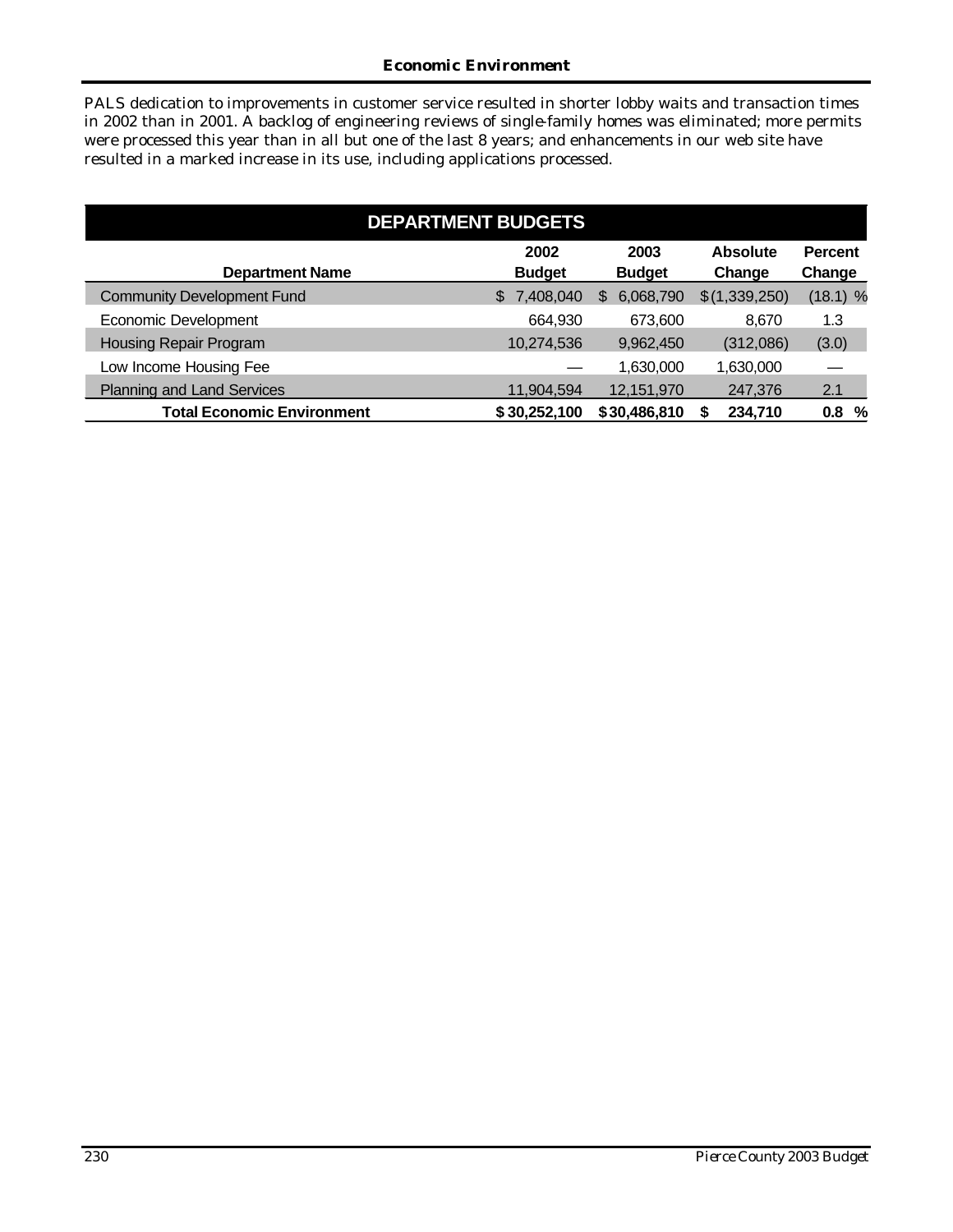## **Community Development Fund**

*Special Revenue Fund*

**The mission of the Pierce County Community Development Program is to improve the quality of life for socially and economically disadvantaged persons, families and communities by fostering and promoting improvement of community infrastructure and social services throughout the county's Community Development Consortium.**

| <b>Departmental</b><br><b>Summary:</b> | The Department of Community Services manages the Community Development<br>program to administer federal Community Development Block Grant (CDBG) and the<br>Emergency Shelter Grant (ESG) funds. Programs are implemented on behalf of the<br>unincorporated areas and all the cities and towns in the county excluding the City of<br>Lakewood and the City of Tacoma.                                               |
|----------------------------------------|-----------------------------------------------------------------------------------------------------------------------------------------------------------------------------------------------------------------------------------------------------------------------------------------------------------------------------------------------------------------------------------------------------------------------|
|                                        | To be eligible for CDBG funding, projects must principally benefit lower-income<br>persons, meet an urgent need, or eliminate slums and blight. CDBG funds are used to<br>provide physical improvements, public services, planning activities, home repair<br>services, economic development activities, neighborhood revitalization, and special<br>projects.                                                        |
|                                        | Emergency Shelter Grant funds are utilized to support homeless shelters; fund<br>activities to prevent homelessness; provide essential services to the homeless.                                                                                                                                                                                                                                                      |
| <b>Budget</b><br><b>Highlights:</b>    | Community Development is a federally grant-funded program that receives an annual<br>entitlement grant from Housing and Urban Development (HUD). Grant funding has<br>been diminishing in recent years. Prior funds are retained until activities are<br>completed. The budget varies from year to year based on the level of federal funding<br>and the number of activities/projects carried over from prior years. |

#### **Performance Measures**

1) Fund, implement, and oversee 40 new federally funded physical improvement and social service activities. (Goal D)

| <b>FUNDING SOURCES</b>    |                       |                |                       |                       |                           |                          |  |  |  |  |  |
|---------------------------|-----------------------|----------------|-----------------------|-----------------------|---------------------------|--------------------------|--|--|--|--|--|
|                           | 2000<br><b>Actual</b> | 2001<br>Actual | 2002<br><b>Budget</b> | 2003<br><b>Budget</b> | <b>Absolute</b><br>Change | <b>Percent</b><br>Change |  |  |  |  |  |
| Intergovernmental Revenue | 4,863,653             | 5.277.130      | 7.408.040             | 6.068.790             | (1.339.250)               | $(18.1)$ %               |  |  |  |  |  |
| Miscellaneous Revenue     | 16.287                |                |                       |                       |                           |                          |  |  |  |  |  |
| Total                     | \$4.879.940           | 5.277.130      | 7.408.040             | 6.068.790             | (1,339,250)               | (18.1) %                 |  |  |  |  |  |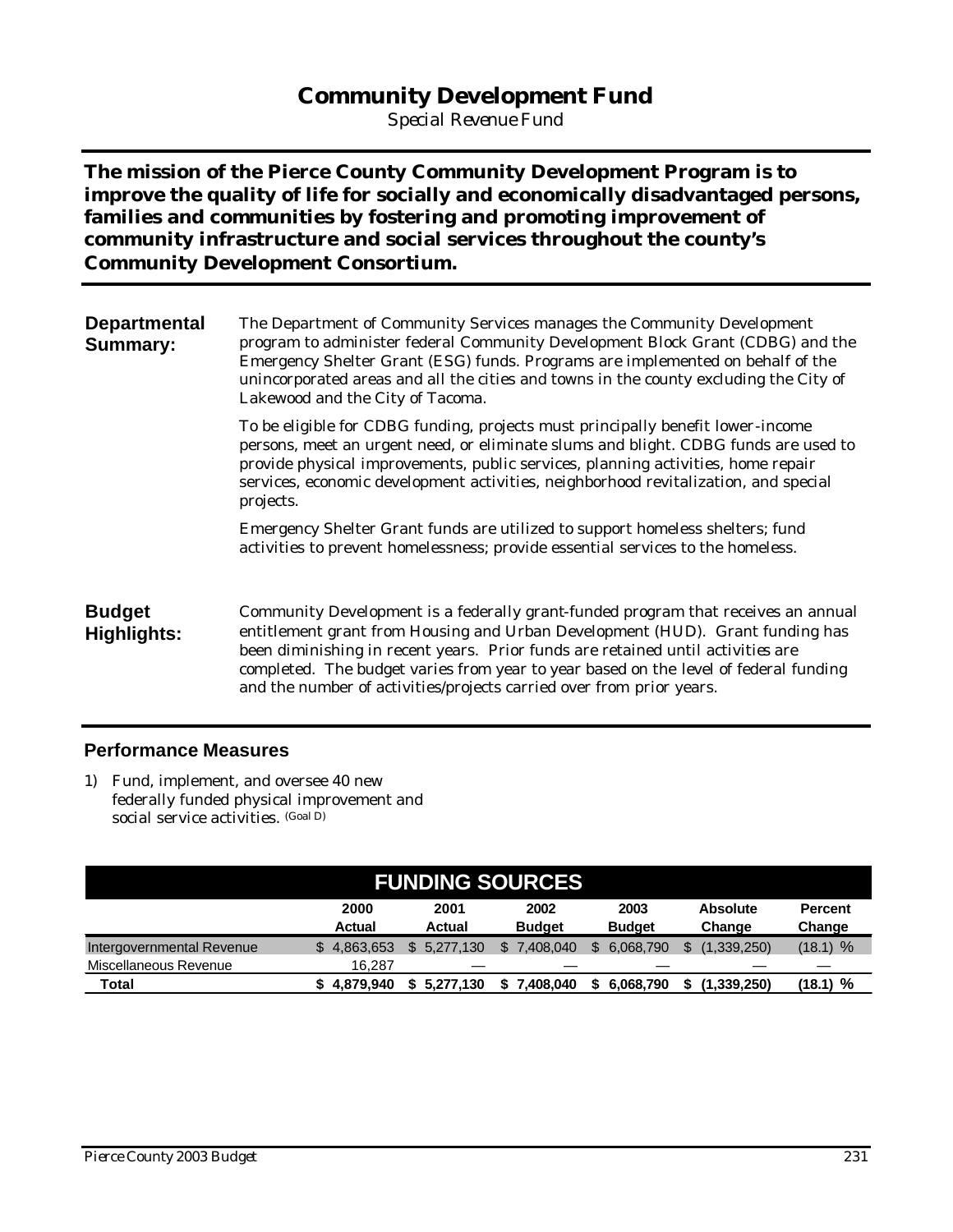#### *Community Development Fund*

|                         | <b>PROGRAM EXPENDITURES</b> |                    |                       |                       |                           |                          |  |  |  |  |
|-------------------------|-----------------------------|--------------------|-----------------------|-----------------------|---------------------------|--------------------------|--|--|--|--|
|                         | 2002<br><b>FTE</b>          | 2003<br><b>FTE</b> | 2002<br><b>Budget</b> | 2003<br><b>Budget</b> | <b>Absolute</b><br>Change | <b>Percent</b><br>Change |  |  |  |  |
| Administration/Planning | 10.22                       | 9.99               | \$1,257,960           | 1,031,270             | (226, 690)<br>S.          | (18.0) %                 |  |  |  |  |
| <b>Public Services</b>  |                             |                    | 852,400               | 726,700               | (125,700)                 | (14.7)                   |  |  |  |  |
| Economic Development    |                             |                    | 200,000               | 80,000                | (120,000)                 | (60.0)                   |  |  |  |  |
| Physical Improvement    |                             |                    | 5,097,680             | 4,230,820             | (866, 860)                | (17.0)                   |  |  |  |  |
| Total                   | 10.22                       | 9.99               | 7.408.040             | 6,068,790             | (1,339,250)               | (18.1) %                 |  |  |  |  |

# **PHYSICAL IMPROVEMENTS SUMMARY**

|                               | 2003 Budget |
|-------------------------------|-------------|
| <b>Buildings</b>              | 1,732,270   |
| <b>Capital Contingency</b>    | 174.050     |
| <b>Housing Repair Program</b> | 986,480     |
| Infrastructure                | 1,338,020   |
| Total                         | 4,230,820   |

| <b>STAFFING SUMMARY</b>               |                    |                    |                    |                    |                    |                    |  |  |  |  |  |  |
|---------------------------------------|--------------------|--------------------|--------------------|--------------------|--------------------|--------------------|--|--|--|--|--|--|
|                                       | 1998<br><b>FTE</b> | 1999<br><b>FTE</b> | 2000<br><b>FTE</b> | 2001<br><b>FTE</b> | 2002<br><b>FTE</b> | 2003<br><b>FTE</b> |  |  |  |  |  |  |
| Dir - Community Services              | 0.40               | 0.40               | 0.40               | 0.40               | 0.40               | 0.40               |  |  |  |  |  |  |
| Admin Program Mgr                     | 1.00               | 1.00               | 0.93               | 0.95               | 0.95               | 0.80               |  |  |  |  |  |  |
| <b>Economic Devel Specialist</b>      | 1.00               | 0.65               | 0.30               | 0.30               | 0.30               | 0.30               |  |  |  |  |  |  |
| <b>Community Svcs Res Devlpr</b>      |                    |                    |                    |                    | 0.50               | 0.50               |  |  |  |  |  |  |
| <b>Contract Compliance Specialist</b> | 3.00               | 4.00               | 3.09               | 3.11               | 3.00               | 3.00               |  |  |  |  |  |  |
| <b>Grant Accountant</b>               | 0.85               | 0.90               | 0.82               | 0.82               | 0.82               | 0.82               |  |  |  |  |  |  |
| Planner                               | 1.57               | 1.00               | 1.00               | 2.00               | 1.00               | 1.00               |  |  |  |  |  |  |
| Administrative Aide                   | 1.00               |                    |                    | 2.00               | 2.00               | 1.92               |  |  |  |  |  |  |
| <b>Office Assistant</b>               | 2.00               | 1.00               | 1.00               | 1.00               | 1.00               | 1.00               |  |  |  |  |  |  |
| <b>Executive Secretary</b>            | 0.25               | 0.25               | 0.25               | 0.25               | 0.25               | 0.25               |  |  |  |  |  |  |
| Dir of Comm/Human Sycs                | 0.25               | 0.25               | 0.25               | 0.25               |                    |                    |  |  |  |  |  |  |
| <b>Accounting Assistant</b>           | 1.00               | 1.00               | 0.92               | 0.92               |                    |                    |  |  |  |  |  |  |
| Human Services Res Devlpr             | 1.00               | 1.00               | 1.00               |                    |                    |                    |  |  |  |  |  |  |
| Total                                 | 13.32              | 11.45              | 9.96               | 12.00              | 10.22              | 9.99               |  |  |  |  |  |  |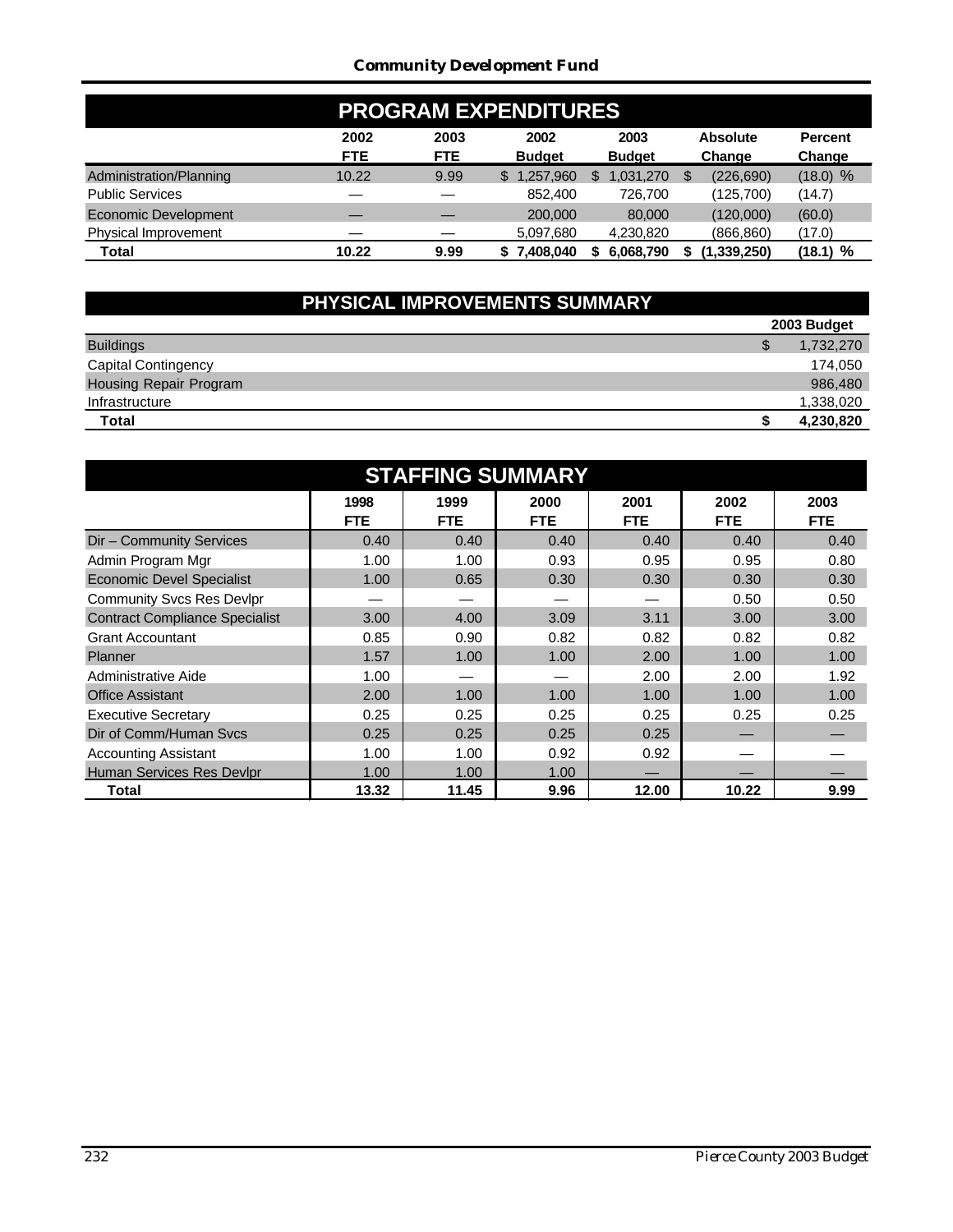| <b>WORKLOAD SERVICE DATA</b>         |                           |                |                       |                |                |                         |                         |  |  |  |  |  |  |
|--------------------------------------|---------------------------|----------------|-----------------------|----------------|----------------|-------------------------|-------------------------|--|--|--|--|--|--|
|                                      | Unit of<br><b>Measure</b> | 1998<br>Actual | 1999<br><b>Actual</b> | 2000<br>Actual | 2001<br>Actual | 2002<br><b>Estimate</b> | 2003<br><b>Estimate</b> |  |  |  |  |  |  |
| <b>Citizen Participation Process</b> |                           |                |                       |                |                |                         |                         |  |  |  |  |  |  |
| <b>Publish Annual Statement</b>      | <b>Documents</b>          | 1              | 1                     | 1              |                | ٠                       |                         |  |  |  |  |  |  |
| Publish program amendments           | <b>Documents</b>          | 3              | 3                     | $\overline{4}$ | 3              | 3                       | 3                       |  |  |  |  |  |  |
| Publish grantee performance          | <b>Documents</b>          | 1              | 1                     | 1              |                | 4                       |                         |  |  |  |  |  |  |
| <b>Implement New CDBG Project:</b>   |                           |                |                       |                |                |                         |                         |  |  |  |  |  |  |
| Physical improvements                | Contracts                 | 35             | 35                    | 19             | 17             | 20                      | 17                      |  |  |  |  |  |  |
| <b>Public Services/ESGP/Planning</b> | Contracts                 | 29             | 51                    | 21             | 23             | 25                      | 24                      |  |  |  |  |  |  |
| County funded contracts              | Contracts                 | 39             | 32                    | 48             | 40             | 40                      | 37                      |  |  |  |  |  |  |
| <b>Complete CDBG Projects</b>        |                           |                |                       |                |                |                         |                         |  |  |  |  |  |  |
| Physical improvements                | Contracts                 | 21             | 37                    | 23             | 29             | 32                      | 32                      |  |  |  |  |  |  |
| <b>Public Service/ESGP/Planning</b>  | Contracts                 | 21             | 28                    | 15             | 23             | 37                      | 37                      |  |  |  |  |  |  |
| County funded contracts              | Contracts                 | 25             | 63                    | 79             | 48             | 48                      | 48                      |  |  |  |  |  |  |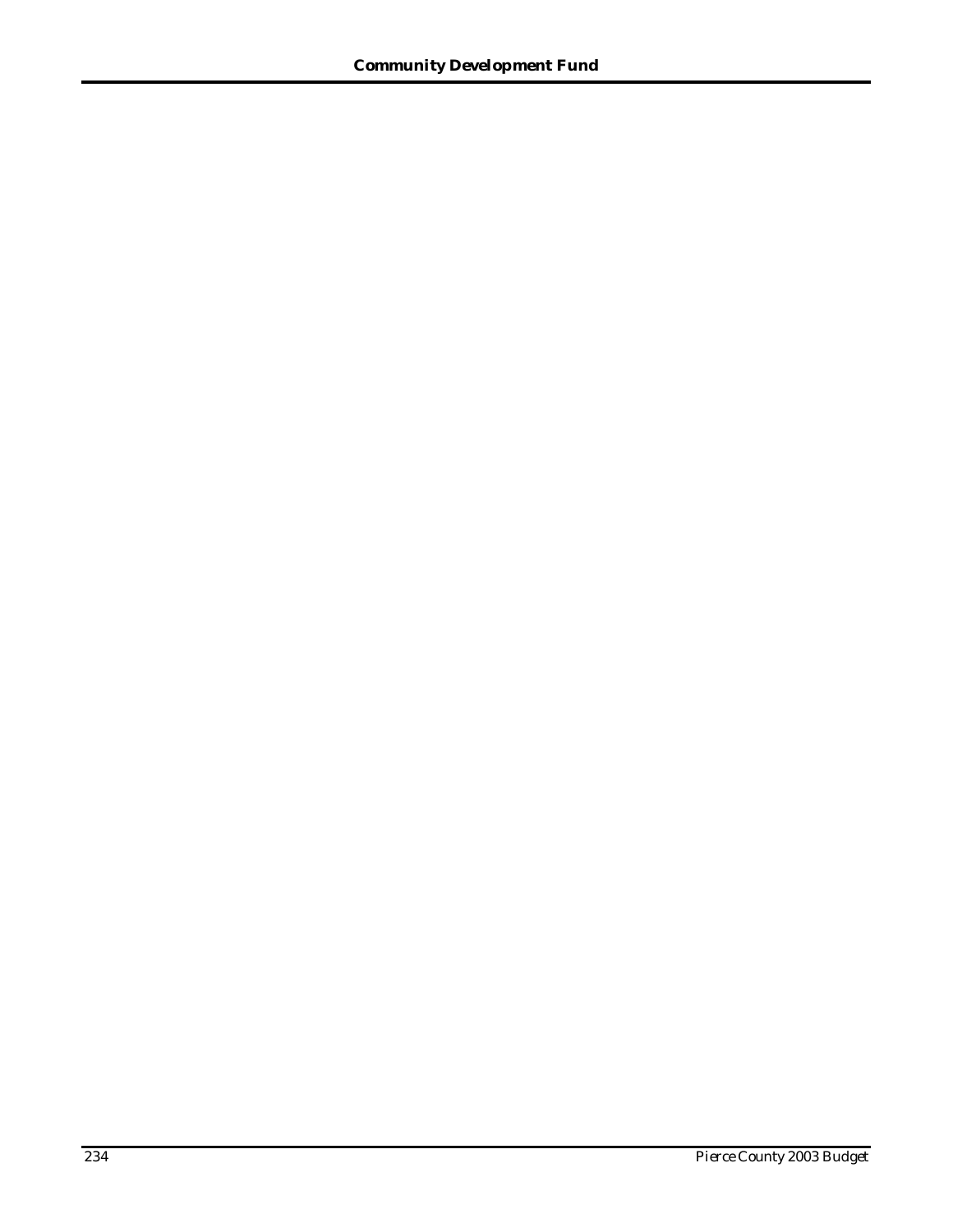# **Economic Development**

*General Fund*

## **The mission of the Office of Economic Development is to support a business environment that provides the foundation of a jobs-based economy in Pierce County.**

| <b>Departmental</b><br><b>Summary:</b> | The Department of Community Services manages the Economic Development<br>Program, which focuses on improvement of the business climate and diversification of<br>the County's economic base. Specific objectives are to increase opportunities for<br>employment, per capita earnings, and investment by retaining and attracting<br>business and industry and fostering an environment that encourages formation of<br>new companies and economic growth. |
|----------------------------------------|------------------------------------------------------------------------------------------------------------------------------------------------------------------------------------------------------------------------------------------------------------------------------------------------------------------------------------------------------------------------------------------------------------------------------------------------------------|
|                                        | Program elements include business financial and technical assistance,<br>neighborhood/commercial revitalization efforts, planning, marketing, special project<br>coordination, proposal and project development and implementation of new program<br>opportunities.                                                                                                                                                                                        |
|                                        | Business financial assistance is provided through the Pierce County Community<br>Development Corporation and the Pierce County Community Investment<br>Corporation; marketing is provided by the Economic Development Board; The World<br>Trade Center Tacoma, the Tacoma Pierce County Visitor and Convention Bureau,<br>planning is done by the Department and Central Puget Sound Economic Development<br>District.                                     |
| <b>Budget</b><br><b>Highlights:</b>    | The 2003 budget for Economic Development is 1.3% above the 2002 level. The budget<br>reflects last year's activities and staffing (adjusted for inflation), the second \$167,000<br>allocation for the U.W. Technology Center (three year commitment), an increased<br>emphasis on business retention and economic development strategies, and the annual<br>funding for outside economic development agencies.                                            |

#### **Performance Measures**

1) Provide direct business assistance to 200 business owners. (Goal B)

| <b>FUNDING SOURCES</b>      |  |                       |  |                |  |                       |  |                       |  |                           |                          |
|-----------------------------|--|-----------------------|--|----------------|--|-----------------------|--|-----------------------|--|---------------------------|--------------------------|
|                             |  | 2000<br><b>Actual</b> |  | 2001<br>Actual |  | 2002<br><b>Budget</b> |  | 2003<br><b>Budget</b> |  | <b>Absolute</b><br>Change | <b>Percent</b><br>Change |
| <b>General Fund Support</b> |  | 369.690               |  | 447.039        |  | 664.930               |  | 673,600               |  | 8.670                     | $\%$<br>1.3              |
| Grants/Intergovernmental    |  | 4.838                 |  | (2.212)        |  |                       |  |                       |  |                           |                          |
| Total                       |  | 374.528               |  | 444.827        |  | 664.930               |  | 673.600               |  | 8,670                     | %<br>1.3                 |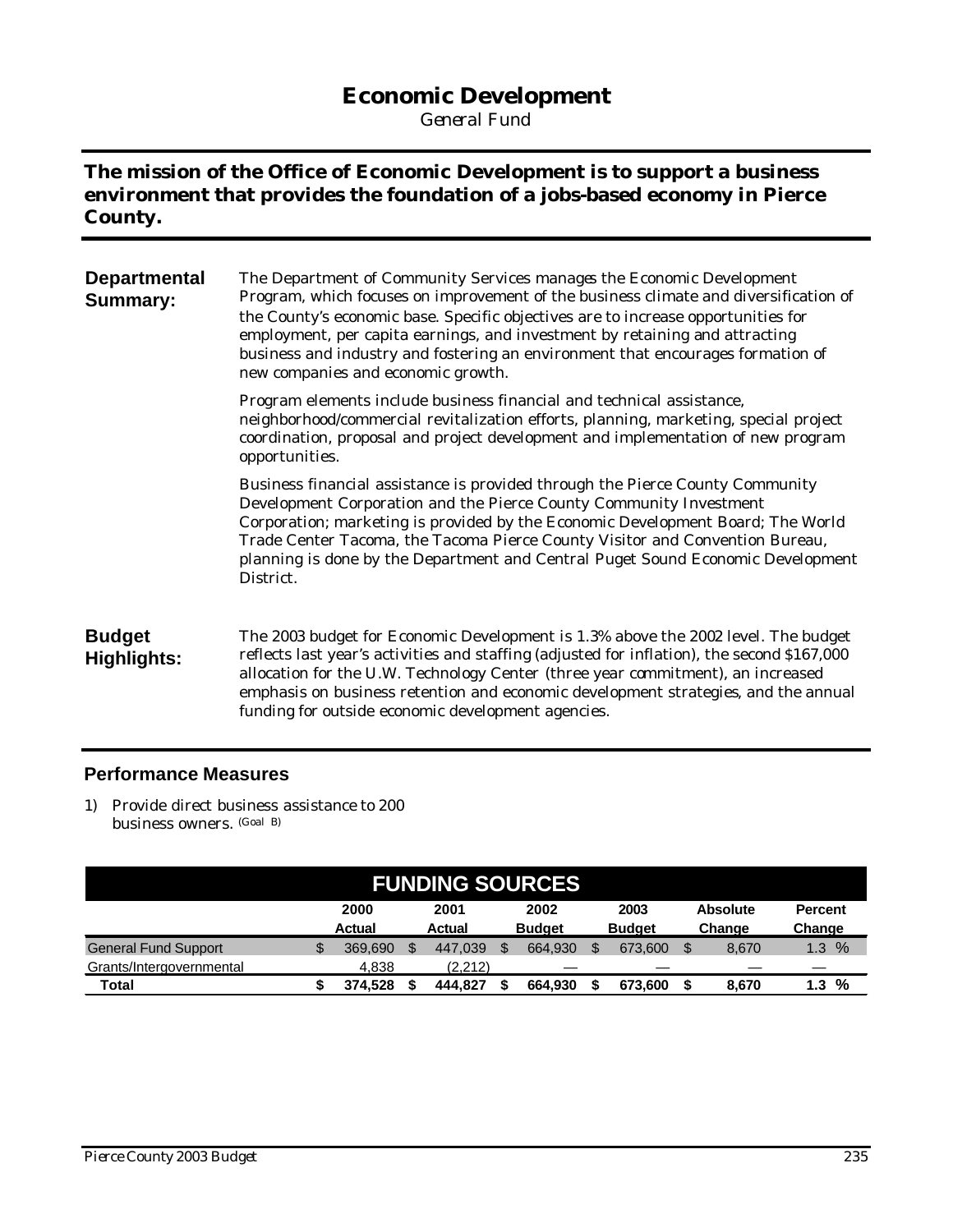#### *Economic Development*

| <b>PROGRAM EXPENDITURES</b> |                    |                    |    |                       |    |                       |   |                           |                          |  |  |
|-----------------------------|--------------------|--------------------|----|-----------------------|----|-----------------------|---|---------------------------|--------------------------|--|--|
|                             | 2002<br><b>FTE</b> | 2003<br><b>FTE</b> |    | 2002<br><b>Budget</b> |    | 2003<br><b>Budget</b> |   | <b>Absolute</b><br>Change | <b>Percent</b><br>Change |  |  |
| Administration/Planning     | 4.80               | 4.80               | \$ | 419,040               | \$ | 422,140               | S | 3,100                     | %<br>0.7                 |  |  |
| World Trade Center          |                    |                    |    | 10.000                |    | 15.000                |   | 5,000                     | 50.0                     |  |  |
| Central PS Econ Dev         |                    |                    |    | 18,890                |    | 19.460                |   | 570                       | 3.0                      |  |  |
| <b>UW Tech Grant</b>        |                    |                    |    | 167.000               |    | 167,000               |   |                           |                          |  |  |
| Economic Dev Board          |                    |                    |    | 50,000                |    | 50,000                |   |                           |                          |  |  |
| Total                       | 4.80               | 4.80               | S  | 664.930               |    | 673.600               |   | 8.670                     | %<br>1.3                 |  |  |

| <b>STAFFING SUMMARY</b>               |              |              |              |                    |              |                    |  |  |  |  |  |  |
|---------------------------------------|--------------|--------------|--------------|--------------------|--------------|--------------------|--|--|--|--|--|--|
|                                       | 1998<br>FTE. | 1999<br>FTE. | 2000<br>FTE. | 2001<br><b>FTE</b> | 2002<br>FTE. | 2003<br><b>FTE</b> |  |  |  |  |  |  |
| Dir - Community Services              | 0.05         | 0.05         | 0.05         | 0.05               | 0.05         | 0.05               |  |  |  |  |  |  |
| Economic Dev Manager                  | 1.00         | 1.00         | 1.00         | 1.00               | 1.00         | 1.00               |  |  |  |  |  |  |
| <b>Economic Dev Specialist</b>        | 0.43         | 0.35         | 0.70         | 1.70               | 1.70         | 1.70               |  |  |  |  |  |  |
| Loan Officer                          | 1.00         | 1.00         | 1.00         | 1.00               | 1.00         | 1.00               |  |  |  |  |  |  |
| Spec Asst / Exec Business             |              |              |              |                    | 1.00         | 1.00               |  |  |  |  |  |  |
| <b>Grant Accountant</b>               | 0.10         | 0.05         | 0.05         | 0.05               | 0.05         | 0.05               |  |  |  |  |  |  |
| <b>Community Based Services Coord</b> |              |              |              | 1.00               |              |                    |  |  |  |  |  |  |
| Supervisory Admin Asst                | 1.00         | 1.00         | 1.00         | 1.00               |              |                    |  |  |  |  |  |  |
| Total                                 | 3.58         | 3.45         | 3.80         | 5.80               | 4.80         | 4.80               |  |  |  |  |  |  |

| <b>WORKLOAD SERVICE DATA</b>                                                                                                                                                 |                 |     |     |           |     |     |     |  |  |  |  |  |
|------------------------------------------------------------------------------------------------------------------------------------------------------------------------------|-----------------|-----|-----|-----------|-----|-----|-----|--|--|--|--|--|
| Unit of<br>2001<br>1999<br>2000<br>2002<br>2003<br>1998<br><b>Estimate</b><br><b>Estimate</b><br><b>Measure</b><br><b>Actual</b><br><b>Actual</b><br>Actual<br><b>Actual</b> |                 |     |     |           |     |     |     |  |  |  |  |  |
| <b>Small Business Loans</b>                                                                                                                                                  | Loans           | 12  | 12  | 12        | 19  | 8   | 12  |  |  |  |  |  |
| <b>Business Tech. Asst. contacts</b>                                                                                                                                         | Contacts        | 122 | 187 | 199       | 146 | 150 | 150 |  |  |  |  |  |
| Lender educ./info. meetings                                                                                                                                                  | <b>Meetings</b> | 24  | 29  | 22        | 20  | 30  | 30  |  |  |  |  |  |
| <b>CDC/CD Contract Loan Portfolio</b>                                                                                                                                        | Loans           | 28  | 25  | 25        | 17  | 21  | 25  |  |  |  |  |  |
| Facilities - Comm. Based Serv.                                                                                                                                               | ocation         | 4   | 4   | $\Lambda$ | 4   |     | -   |  |  |  |  |  |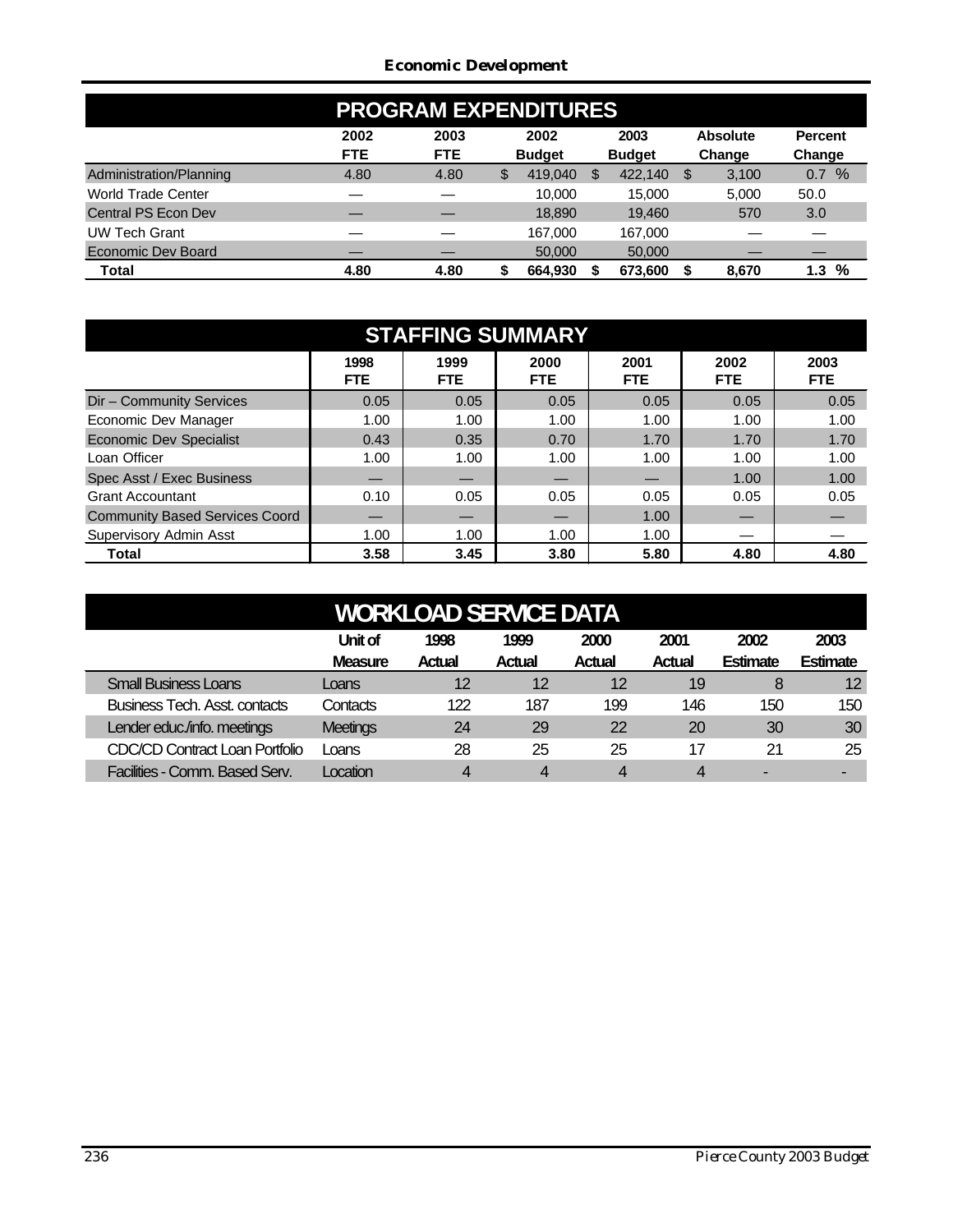## **Housing Repair Program**

*Special Revenue Fund*

**The mission of the Pierce County Community Services Housing Program is to provide people and communities with the opportunity to access safe, decent and affordable housing through housing rehabilitation, development, education, advocacy and referral.**

| <b>Departmental</b><br><b>Summary:</b> | The Housing Repair Program is administered by Department of Community Services<br>and provides financial and technical assistance to eligible low-income clients for<br>repair or rehabilitation of their housing. The assistance includes loans and/or grants<br>to pay licensed and qualified contractors for needed repair work. The primary funding<br>sources are federal programs: Community Development Block Grant, the HOME<br>Investments Partnership Act (HOME Program), and the Supportive Housing Grant.<br>Additional activities include down payment assistance to first time homebuyers and<br>technical assistance to local non-profit organizations with housing development. |
|----------------------------------------|-------------------------------------------------------------------------------------------------------------------------------------------------------------------------------------------------------------------------------------------------------------------------------------------------------------------------------------------------------------------------------------------------------------------------------------------------------------------------------------------------------------------------------------------------------------------------------------------------------------------------------------------------------------------------------------------------|
| <b>Budget</b><br>Highlights:           | The budget for the Housing Repair Program varies from year to year due to the<br>fluctuations in the levels of entitlement funding from HUD and state allocations. The<br>2003 budget is 3% less than 2002, primarily due to reductions in the state Community<br>Options Program Entry System (COPES), HOME program, and Supportive Housing<br>grants.                                                                                                                                                                                                                                                                                                                                         |

#### **Performance Measures**

1) Increase funding assistance by 10% (\$20,000) to eligible Pierce County residents to increase homeownership. (Goal D)

| <b>FUNDING SOURCES</b>                                                                                                               |             |           |            |           |           |         |  |  |  |  |  |
|--------------------------------------------------------------------------------------------------------------------------------------|-------------|-----------|------------|-----------|-----------|---------|--|--|--|--|--|
| 2002<br>2000<br>2001<br>2003<br><b>Absolute</b><br>Percent<br><b>Budget</b><br><b>Budget</b><br>Actual<br>Change<br>Actual<br>Change |             |           |            |           |           |         |  |  |  |  |  |
| Intergovernmental Revenue                                                                                                            | 4.065.512   | 3.847.275 | 9.091.346  | 8.975.970 | (115,376) | (1.3) % |  |  |  |  |  |
| <b>Other Financing Sources</b>                                                                                                       | 820,469     | 898,487   | 1.183.190  | 986,480   | (196,710) | (16.6)  |  |  |  |  |  |
| <b>Total</b>                                                                                                                         | \$4.885.981 | 4.745.762 | 10.274.536 | 9.962.450 | (312,086) | (3.0) % |  |  |  |  |  |

|                                         | <b>PROGRAM EXPENDITURES</b> |                    |                       |                       |                           |                          |  |  |  |  |  |
|-----------------------------------------|-----------------------------|--------------------|-----------------------|-----------------------|---------------------------|--------------------------|--|--|--|--|--|
|                                         | 2002<br><b>FTE</b>          | 2003<br><b>FTE</b> | 2002<br><b>Budget</b> | 2003<br><b>Budget</b> | <b>Absolute</b><br>Change | <b>Percent</b><br>Change |  |  |  |  |  |
| <b>Housing &amp; Community Services</b> | 10.91                       | 10.79              | .089.907              | 872.280               | (217, 627)                | (20.0) %                 |  |  |  |  |  |
| Housing Rehab/Repair                    |                             |                    | 3.574.769             | 3.684.700             | 109.931                   | 3.1                      |  |  |  |  |  |
| <b>Supportive Housing Program</b>       | 0.59                        | 0.71               | 5,609,860             | 5,405,470             | (204, 390)                | (3.6)                    |  |  |  |  |  |
| Total                                   | 11.50                       | 11.50              | 10,274,536            | 9.962.450             | (312,086)                 | $(3.0) \%$               |  |  |  |  |  |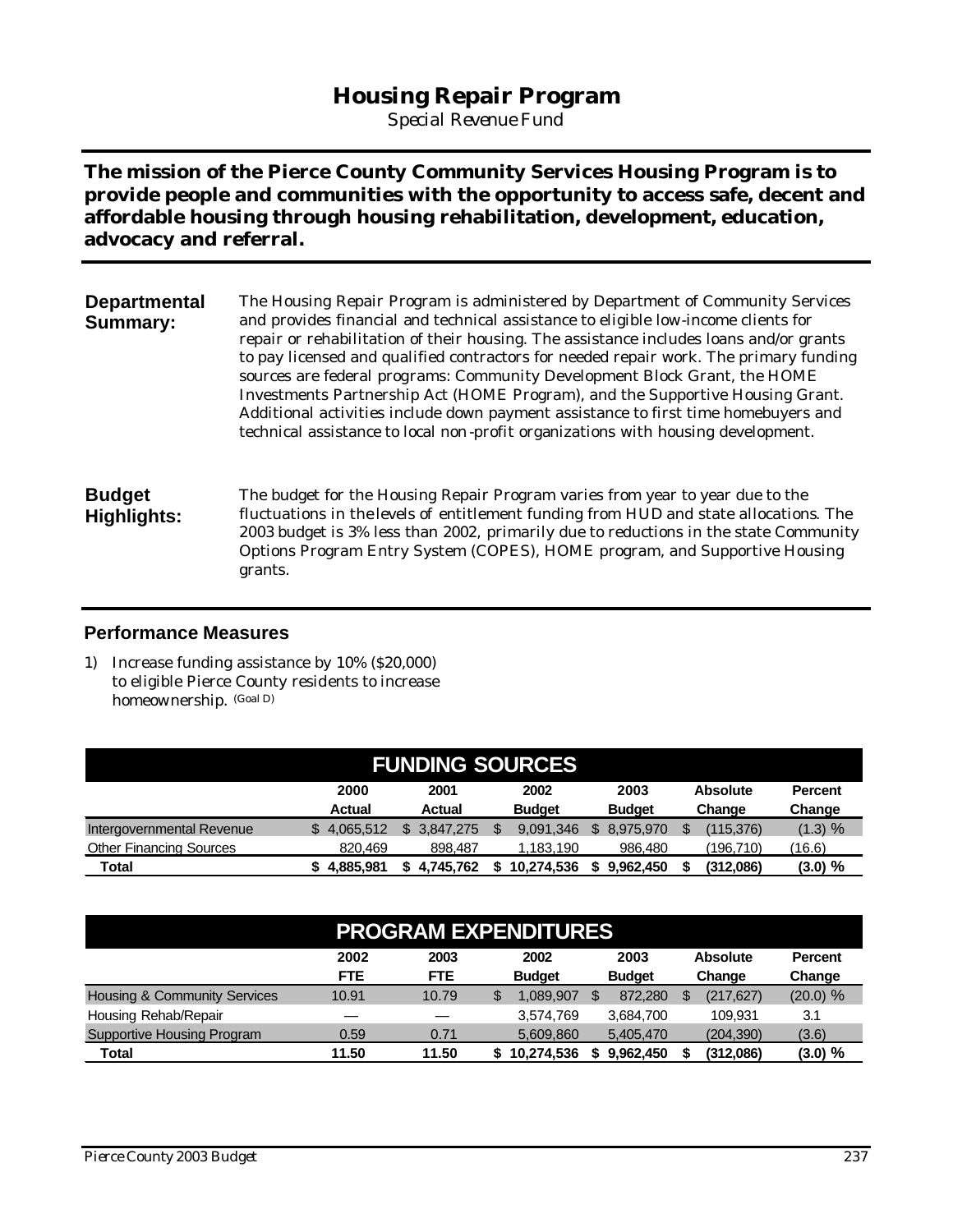#### *Housing Repair Program*

| <b>STAFFING SUMMARY</b>         |                    |              |                    |                    |                    |                    |  |  |  |  |  |
|---------------------------------|--------------------|--------------|--------------------|--------------------|--------------------|--------------------|--|--|--|--|--|
|                                 | 1998<br><b>FTE</b> | 1999<br>FTE. | 2000<br><b>FTE</b> | 2001<br><b>FTE</b> | 2002<br><b>FTE</b> | 2003<br><b>FTE</b> |  |  |  |  |  |
| Admin Program Mgr               | 1.00               | 1.00         | 1.00               | 1.00               | 1.00               | 1.00               |  |  |  |  |  |
| Accountant                      | 1.00               | 1.00         | 1.00               | 1.00               | 1.00               | 1.00               |  |  |  |  |  |
| <b>Grant Accountant</b>         | 1.00               | 1.00         | 1.00               | 1.00               | 1.00               | 1.00               |  |  |  |  |  |
| <b>Contract Compliance Spec</b> |                    |              |                    |                    | 0.50               | 0.50               |  |  |  |  |  |
| Housing Rehab Loan Ofcr         | 1.00               | 1.00         | 1.00               | 1.00               | 1.00               | 1.00               |  |  |  |  |  |
| <b>Housing Rehab Specialist</b> | 3.00               | 4.00         | 4.00               | 4.00               | 4.00               | 4.00               |  |  |  |  |  |
| <b>Human Services Planner</b>   | 1.00               | 1.00         | 1.00               | 1.00               | 1.00               | 1.00               |  |  |  |  |  |
| <b>Family Resource Spec</b>     |                    |              |                    | 1.00               | 1.00               | 1.00               |  |  |  |  |  |
| <b>Office Assistant</b>         | 2.00               | 2.00         | 2.00               | 1.00               | 1.00               | 1.00               |  |  |  |  |  |
| Administrative Aide             |                    | 1.00         | 1.00               | 1.00               |                    |                    |  |  |  |  |  |
| Total                           | 10.00              | 12.00        | 12.00              | 12.00              | 11.50              | 11.50              |  |  |  |  |  |

| <b>WORKLOAD SERVICE DATA</b>                                                                                                                                                 |                |     |     |     |     |     |     |  |  |  |  |
|------------------------------------------------------------------------------------------------------------------------------------------------------------------------------|----------------|-----|-----|-----|-----|-----|-----|--|--|--|--|
| Unit of<br>1999<br>2000<br>2001<br>2002<br>2003<br>1998<br><b>Estimate</b><br><b>Actual</b><br><b>Estimate</b><br><b>Measure</b><br>Actual<br><b>Actual</b><br><b>Actual</b> |                |     |     |     |     |     |     |  |  |  |  |
| First-time Homebuyer                                                                                                                                                         | Loans          | 36  | 40  | 35  | 20  | 40  | 35  |  |  |  |  |
| <b>Housing Rehabilitation</b>                                                                                                                                                | Loans          | 8   | 40  | 43  | 43  | 40  | 45  |  |  |  |  |
| Minor Home Repair                                                                                                                                                            | <b>Repairs</b> | 585 | 571 | 509 | 958 | 900 | 510 |  |  |  |  |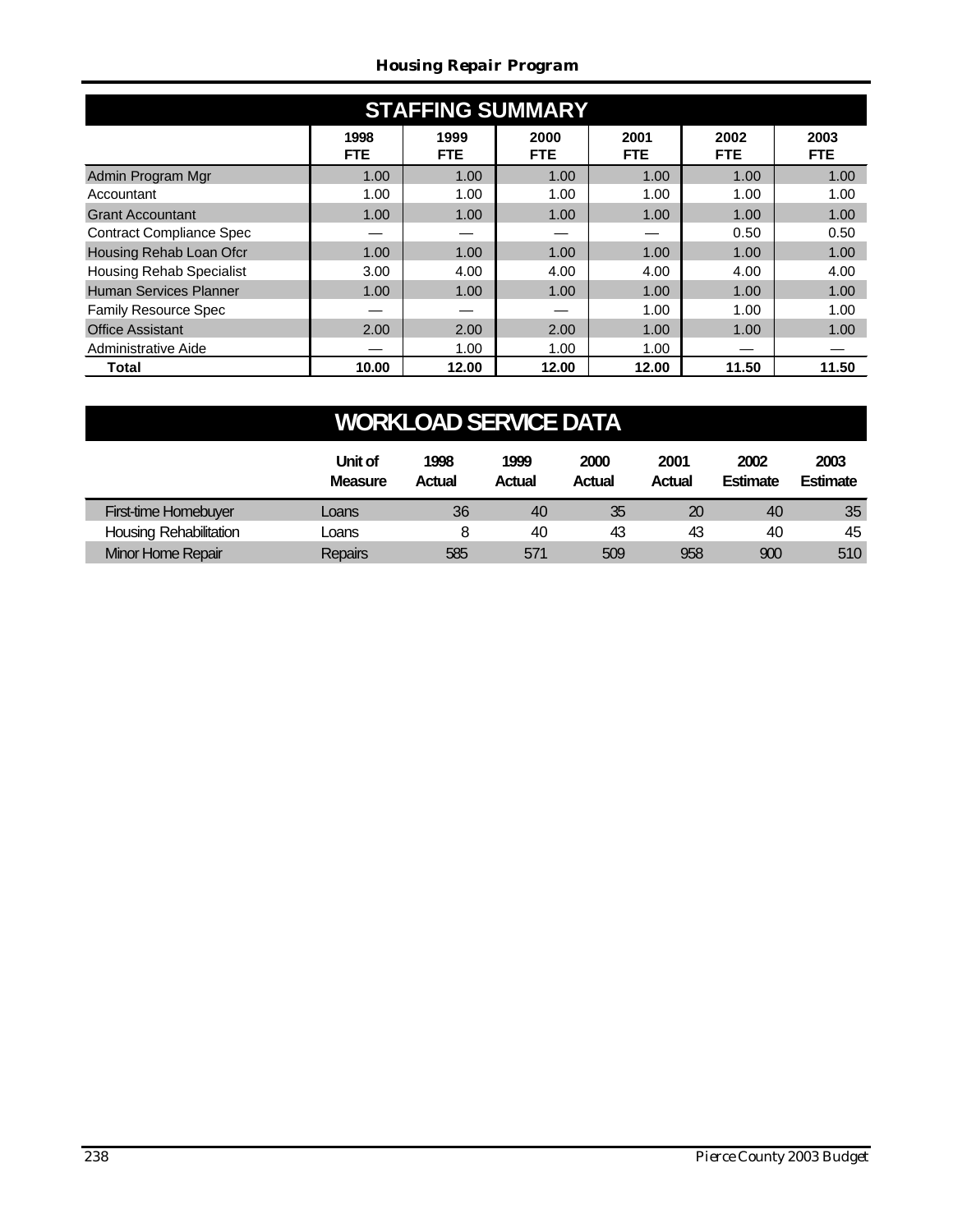*Special Revenue Fund*

| <b>Departmental</b><br><b>Summary:</b> | The state legislature passed a new affordable housing initiative in the last session<br>titled House Substitute Bill 2060. This bill requires the county auditor to collect a<br>ten-dollar surcharge on certain documents effective June 13, 2002. These funds are to<br>be used to provide affordable housing opportunities for all of Pierce County's very-low<br>income (50% of median) households in a manner that is consistent with the<br>countywide and local housing needs and policies. |  |  |  |  |  |  |
|----------------------------------------|----------------------------------------------------------------------------------------------------------------------------------------------------------------------------------------------------------------------------------------------------------------------------------------------------------------------------------------------------------------------------------------------------------------------------------------------------------------------------------------------------|--|--|--|--|--|--|
|                                        | The funds will be administered through an interlocal agreement that is currently<br>being developed by Pierce County and its cities and towns.                                                                                                                                                                                                                                                                                                                                                     |  |  |  |  |  |  |
| <b>Budget</b><br>Highlights:           | The 2003 budget includes the anticipated revenues for 2003 along with the carry over<br>of unspent 2002 revenues. The expenditure appropriation will be specifically allocated<br>later once the new interlocal agreement is executed and the programs to be funded                                                                                                                                                                                                                                |  |  |  |  |  |  |

| <b>FUNDING SOURCES</b>        |    |        |               |                          |  |               |  |               |   |                 |                  |
|-------------------------------|----|--------|---------------|--------------------------|--|---------------|--|---------------|---|-----------------|------------------|
|                               |    | 2000   | 2001          |                          |  | 2002          |  | 2003          |   | <b>Absolute</b> | <b>Percent</b>   |
|                               |    | Actual | <b>Actual</b> |                          |  | <b>Budget</b> |  | <b>Budget</b> |   | Change          | Change           |
| Est Use Of Begin Fund Balance | \$ |        | \$            | $\overline{\phantom{0}}$ |  |               |  | 630,000       | S | 630,000         | $\%$<br>$\infty$ |
| <b>Charges For Services</b>   |    |        |               |                          |  |               |  | .000.000      |   | 1,000,000       | $\infty$         |
| Total                         |    | -      |               | —                        |  |               |  | 1,630,000     |   | 1,630,000       | %<br>$\infty$    |

are known. The 2003 budget does include an appropriation for administrative costs.

| <b>EXPENDITURES</b>      |    |                          |                          |                          |                       |                           |                          |  |  |  |
|--------------------------|----|--------------------------|--------------------------|--------------------------|-----------------------|---------------------------|--------------------------|--|--|--|
|                          |    | 2000<br><b>Actual</b>    | 2001<br><b>Actual</b>    | 2002<br><b>Budget</b>    | 2003<br><b>Budget</b> | <b>Absolute</b><br>Change | <b>Percent</b><br>Change |  |  |  |
| Admin Support Expenses   | \$ | \$<br>—                  | –                        | $\overline{\phantom{0}}$ | 80,000                | 80,000                    | %<br>$\infty$            |  |  |  |
| <b>Unallocated Funds</b> |    |                          |                          |                          | ,550,000              | 000,050 ا                 | $\infty$                 |  |  |  |
| Total                    |    | $\overline{\phantom{0}}$ | $\overline{\phantom{0}}$ |                          | .630.000              | .630.000                  | %<br>$\infty$            |  |  |  |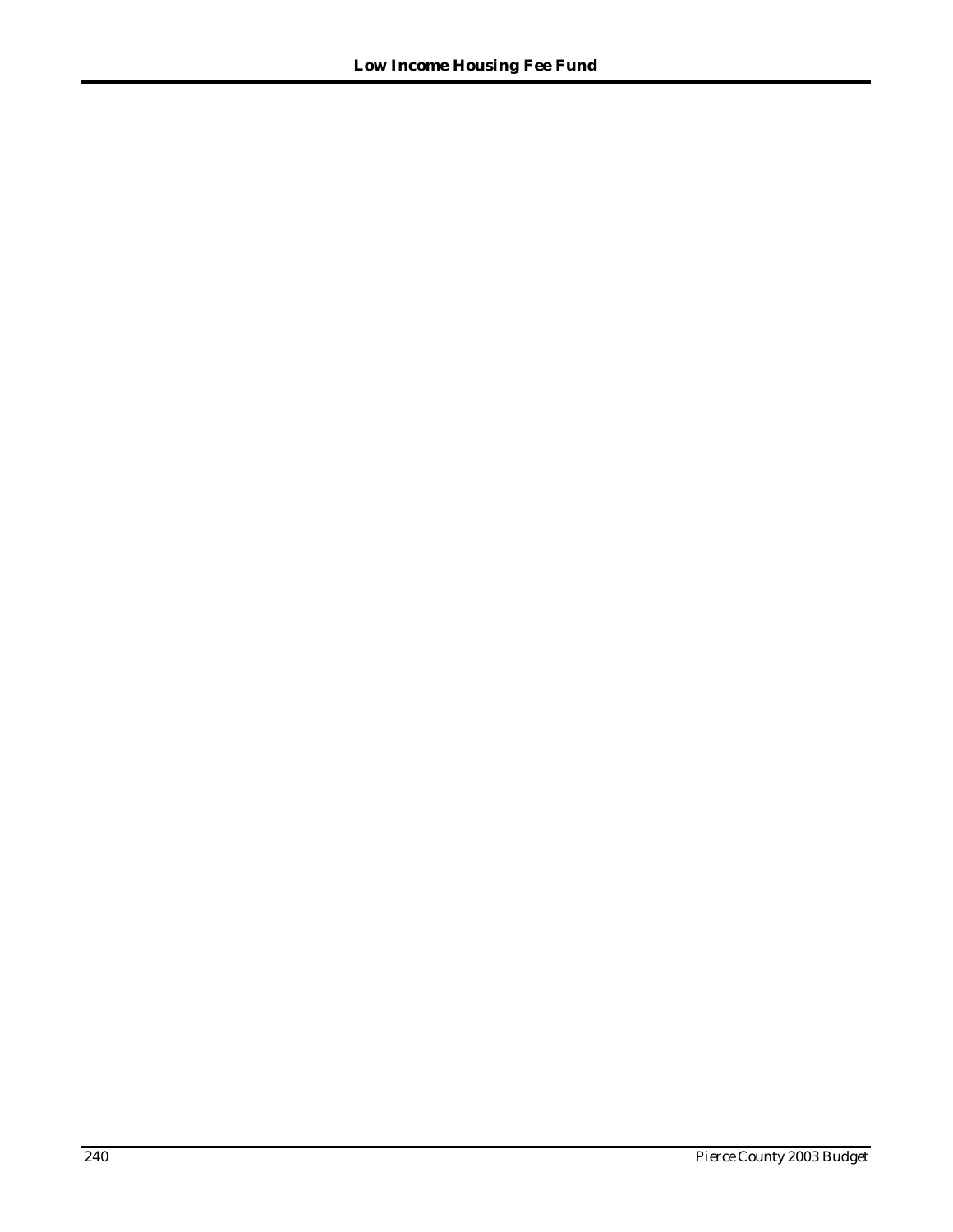## **Planning and Land Services**

*General Fund*

**The mission of the Planning and Land Services Department is to implement the laws adopted by the Pierce County, Washington State, and Federal legislatures related to land use and development. The outcome will be a predictable process for land use decisions, providing support and suggestions for changes to outdated regulations, consistency of reviews, uniformity of enforcement, and streamline of the process. A "public service" attitude will always be displayed towards our customers.**

| <b>Departmental</b> | The Planning and Land Services Department (PALS) is organized into three functions:                                                                                                                                                                                                                                                                                                                                                                                                                                                                                                           |  |  |  |  |  |  |  |  |  |  |
|---------------------|-----------------------------------------------------------------------------------------------------------------------------------------------------------------------------------------------------------------------------------------------------------------------------------------------------------------------------------------------------------------------------------------------------------------------------------------------------------------------------------------------------------------------------------------------------------------------------------------------|--|--|--|--|--|--|--|--|--|--|
| <b>Summary:</b>     | The Development Process function includes the one stop location for the majority of the<br>development applications and information needed for unincorporated Pierce County.<br>Staff from all of the development disciplines are available in this area to provide<br>assistance. The County addressing function is located in this division.                                                                                                                                                                                                                                                |  |  |  |  |  |  |  |  |  |  |
|                     | The Development Process function also includes the responsibility for reviewing<br>construction projects for compliance with the Washington State Building Code. The<br>responsibility for the review of proposed developments' road and storm drainage<br>projects, land use approvals including items such as property division and actions<br>requiring public hearings, administration of the County's environmental regulations,<br>and presentation of public education programs to create awareness of natural resource<br>issues are all located in the Development Process function. |  |  |  |  |  |  |  |  |  |  |
|                     | The Advance Planning team is the second function of PALS. They are responsible for<br>community land use plans and the implementation of the new County-wide<br>Comprehensive Plan as mandated by the Washington State Legislature, through the<br>Growth Management Act.                                                                                                                                                                                                                                                                                                                     |  |  |  |  |  |  |  |  |  |  |
|                     | The Code Enforcement role is the third function in PALS. This function is responsible<br>to enforce conditions of application approval, and violations of land use and<br>development codes that are under the responsibility of PALS. This responsibility is<br>executed in a reactive, not proactive manner.                                                                                                                                                                                                                                                                                |  |  |  |  |  |  |  |  |  |  |
| <b>Budget</b>       | The 2003 budget for the Planning and Land Services Department reflects:                                                                                                                                                                                                                                                                                                                                                                                                                                                                                                                       |  |  |  |  |  |  |  |  |  |  |
| <b>Highlights:</b>  | Seven new positions in development engineering (4 Civil Engineers, 2 Office<br>a)<br>Assistants, and 1 Planner), funded through a proposed fee increase;                                                                                                                                                                                                                                                                                                                                                                                                                                      |  |  |  |  |  |  |  |  |  |  |
|                     | A replacement and enhancement of the current Development Center<br>b)<br>Information System (D.C.I.S.), which is a \$760,000 project slated to be<br>budgeted over 2 years. This will also be funded through the proposed fee<br>increases:                                                                                                                                                                                                                                                                                                                                                   |  |  |  |  |  |  |  |  |  |  |
|                     | Continuing work on the following community plans: South Hill, Frederickson,<br>C)<br>Graham, Mid County, and Alderton McMillan;                                                                                                                                                                                                                                                                                                                                                                                                                                                               |  |  |  |  |  |  |  |  |  |  |
|                     | The deletion of the buildable lands grant program; and reduced allocations for<br>d)<br>overtime and professional services to handle workload backlog. The additional<br>staffing above will hopefully relieve much of that workload pressure.                                                                                                                                                                                                                                                                                                                                                |  |  |  |  |  |  |  |  |  |  |
|                     |                                                                                                                                                                                                                                                                                                                                                                                                                                                                                                                                                                                               |  |  |  |  |  |  |  |  |  |  |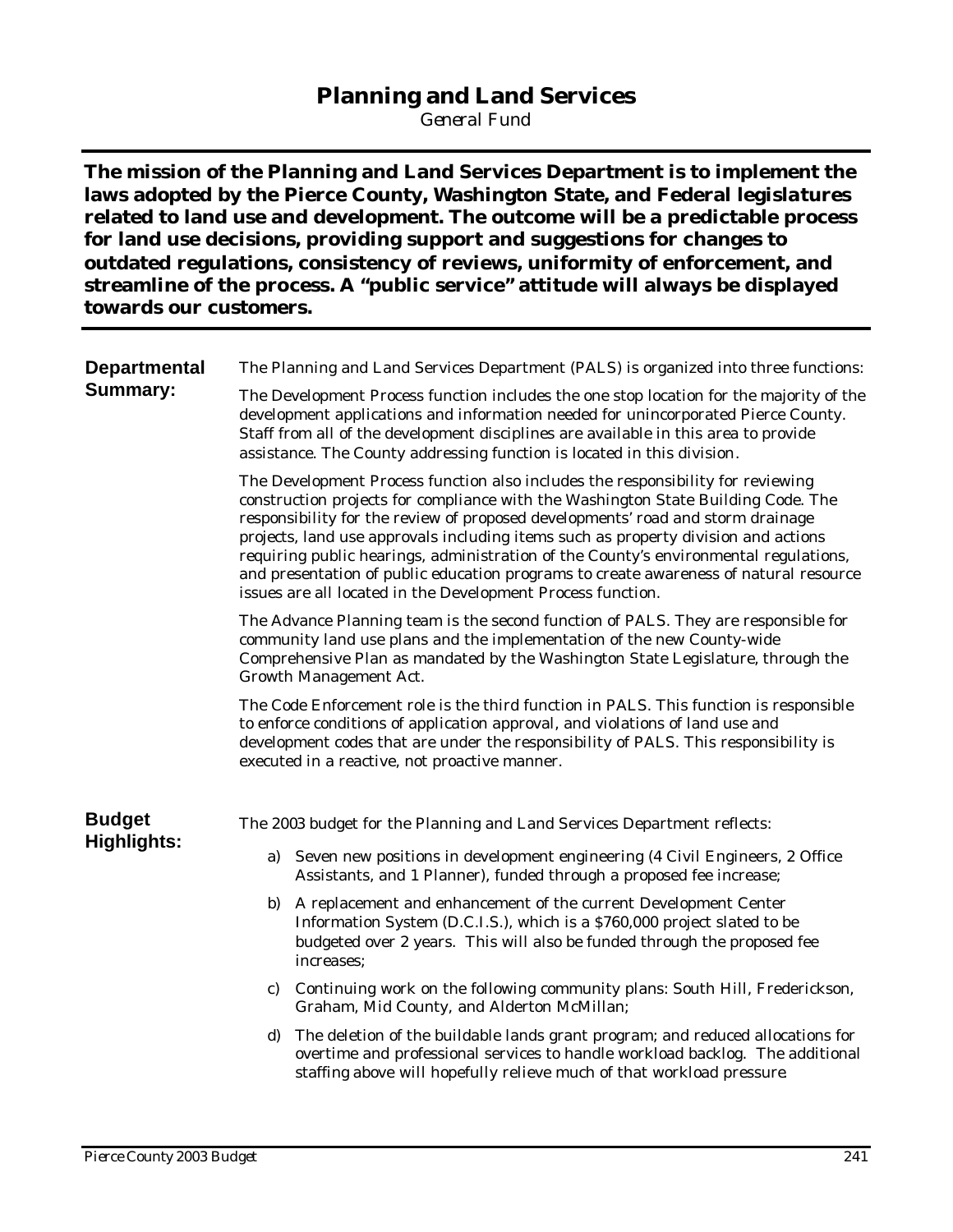#### **Performance Measures**

- 1) Begin processing all applications within one hour of applicant's arrival, accept or return application within 2 days of arrival, and issue 50% of permits within one day. (Goal F)
- 2) Engineering Reviews have averaged approximately 250 days in 2002. We will shrink that average review time by 25%, to 190 days by the end of 2003. (Goal F)
- 3) Investigate and resolve 20% of Public Service enforcement requests within 30 days, 90% within one year, and respond to 100% of meth lab and junk vehicle complainants with 48 hours. (Goal F)
- 4) On Line Permitting is currently available for permits constituting 10% of all PALS 20,000 permits issued per year. We will increase that availability to 20% by the end of 2003. (Goal F)

| <b>FUNDING SOURCES</b>      |  |                       |  |                       |  |                       |  |                       |    |                           |                          |   |
|-----------------------------|--|-----------------------|--|-----------------------|--|-----------------------|--|-----------------------|----|---------------------------|--------------------------|---|
|                             |  | 2000<br><b>Actual</b> |  | 2001<br><b>Actual</b> |  | 2002<br><b>Budget</b> |  | 2003<br><b>Budget</b> |    | <b>Absolute</b><br>Change | <b>Percent</b><br>Change |   |
| <b>General Fund Support</b> |  | 2.678.239             |  | 2.483.719             |  | 3.029.550             |  | 2,762,530             | \$ | (267, 020)                | $(8.8) \%$               |   |
| Grants/Intergovernmental    |  | 206,447               |  | 244.074               |  | 351.684               |  |                       |    | (351,684)                 | (100.0)                  |   |
| Fees/Charges                |  | 8.048.821             |  | 9.384.379             |  | 8.523.360             |  | 9.389.440             |    | 866,080                   | 10.2                     |   |
| Total                       |  | 10.933.507            |  | 12,112,172            |  | 11,904,594            |  | 12.151.970            |    | 247.376                   | 2.1                      | % |

| <b>PROGRAM EXPENDITURES</b> |                    |                    |                       |                       |                    |                          |  |  |  |  |  |
|-----------------------------|--------------------|--------------------|-----------------------|-----------------------|--------------------|--------------------------|--|--|--|--|--|
|                             | 2002<br><b>FTE</b> | 2003<br><b>FTE</b> | 2002<br><b>Budget</b> | 2003<br><b>Budget</b> | Absolute<br>Change | <b>Percent</b><br>Change |  |  |  |  |  |
| <b>Development Process</b>  | 97.25              | 104.25             | 9,126,310<br>S        | 9,641,600<br>S        | 515.290<br>\$.     | 5.6%                     |  |  |  |  |  |
| <b>Advanced Planning</b>    | 13.00              | 13.00              | 1,566,184             | 1,266,660             | (299, 524)         | (19.1)                   |  |  |  |  |  |
| <b>Code EnForcement</b>     | 7.25               | 7.25               | 651,970               | 656,670               | 4,700              | 0.7                      |  |  |  |  |  |
| <b>NPDES Program</b>        | 7.00               | 7.00               | 560.130               | 587.040               | 26.910             | 4.8                      |  |  |  |  |  |
| <b>Total</b>                | 124.50             | 131.50             | 11.904.594            | 12,151,970            | 247,376            | 2.1%                     |  |  |  |  |  |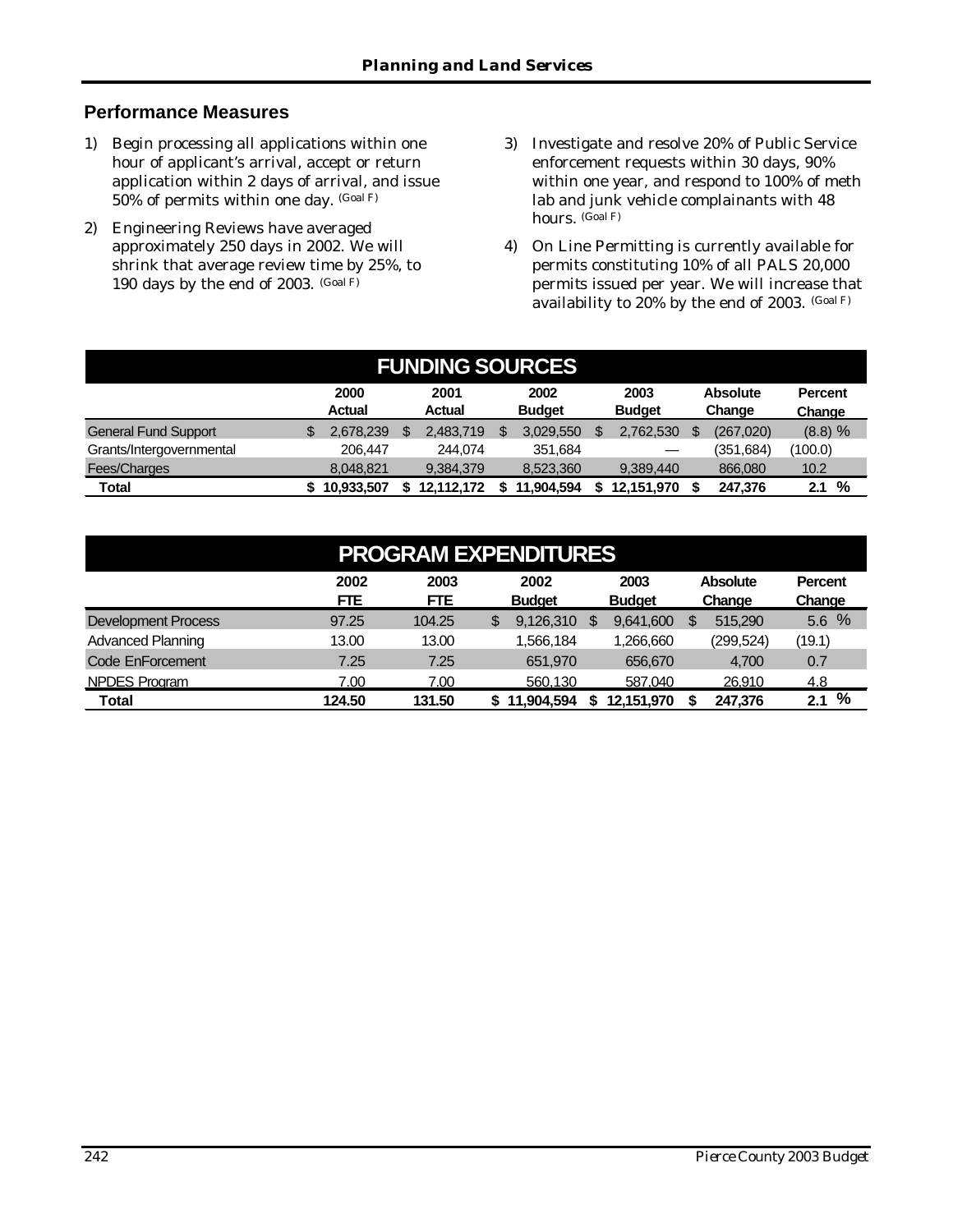#### *Planning and Land Services*

| <b>STAFFING SUMMARY</b>         |                    |                    |                    |                    |                    |                    |  |  |  |  |  |  |  |
|---------------------------------|--------------------|--------------------|--------------------|--------------------|--------------------|--------------------|--|--|--|--|--|--|--|
|                                 | 1998<br><b>FTE</b> | 1999<br><b>FTE</b> | 2000<br><b>FTE</b> | 2001<br><b>FTE</b> | 2002<br><b>FTE</b> | 2003<br><b>FTE</b> |  |  |  |  |  |  |  |
| Dir - Planning & Land Svcs      | 1.00               | 1.00               | 1.00               | 1.00               | 1.00               | 1.00               |  |  |  |  |  |  |  |
| Asst Dir - PALS                 | 1.00               | 1.00               | 1.00               | 1.00               | 1.00               | 1.00               |  |  |  |  |  |  |  |
| <b>Building Official</b>        | 1.00               | 1.00               | 1.00               | 1.00               | 1.00               | 1.00               |  |  |  |  |  |  |  |
| Devel Engineering Supv          | 1.00               | 1.00               | 1.00               | 1.00               | 1.00               | 1.00               |  |  |  |  |  |  |  |
| <b>Environmental Biologist</b>  | 5.00               | 5.00               | 7.00               | 7.00               | 6.00               | 6.00               |  |  |  |  |  |  |  |
| Planner                         | 29.00              | 27.00              | 26.00              | 26.00              | 25.00              | 26.00              |  |  |  |  |  |  |  |
| Code Enforcement Supv           | 1.00               | 1.00               | 1.00               | 1.00               | 1.00               | 1.00               |  |  |  |  |  |  |  |
| Permit/Dev Center Supv          | 1.00               | 1.00               | 2.00               | 1.00               | 1.00               | 1.00               |  |  |  |  |  |  |  |
| <b>Building Inspection Supv</b> | 1.00               | 1.00               | 1.00               | 1.00               | 1.00               | 1.00               |  |  |  |  |  |  |  |
| Civil Engineer                  | 6.00               | 6.00               | 8.00               | 6.00               | 6.00               | 10.00              |  |  |  |  |  |  |  |
| <b>Engineering Tech</b>         | 10.00              | 10.00              | 12.00              | 14.00              | 14.00              | 14.00              |  |  |  |  |  |  |  |
| Permit Coordinator Supv         |                    |                    | 1.00               | 1.00               | 1.00               | 1.00               |  |  |  |  |  |  |  |
| Plans Examiner Supv             | 1.00               | 1.00               | 1.00               | 1.00               | 1.00               | 1.00               |  |  |  |  |  |  |  |
| <b>Building Inspector</b>       | 12.00              | 12.00              | 12.00              | 12.00              | 12.00              | 12.00              |  |  |  |  |  |  |  |
| <b>Code Enforcement Officer</b> | 3.00               | 3.00               | 4.00               | 4.00               | 4.00               | 4.00               |  |  |  |  |  |  |  |
| <b>GIS Specialist</b>           | 1.00               | 1.00               | 1.00               | 1.00               | 1.00               | 1.00               |  |  |  |  |  |  |  |
| <b>Plans Examiner</b>           | 9.00               | 9.00               | 9.00               | 9.00               | 9.00               | 9.00               |  |  |  |  |  |  |  |
| <b>Accounting Assistant</b>     | 2.00               | 1.70               | 2.00               | 2.00               | 2.00               | 2.00               |  |  |  |  |  |  |  |
| Permit/Dev Ctr Ops Supv         |                    |                    |                    | 1.00               | 1.00               | 1.00               |  |  |  |  |  |  |  |
| Cartographer                    | 3.00               | 3.00               | 3.00               | 1.00               | 1.00               | 1.00               |  |  |  |  |  |  |  |
| <b>GIS Cartographer</b>         |                    |                    |                    | 2.00               | 2.00               | 2.00               |  |  |  |  |  |  |  |
| Supervisory Admin Asst          | 2.00               | 2.00               | 2.00               | 2.00               | 2.00               | 2.00               |  |  |  |  |  |  |  |
| ClkBndry Rvw Bd/Pl Comm         | 1.00               | 1.00               | 1.00               | 1.00               | 1.00               | 1.00               |  |  |  |  |  |  |  |
| Permit/Dev Counter Tech         | 10.00              | 10.00              | 10.00              | 10.00              | 11.00              | 11.00              |  |  |  |  |  |  |  |
| Administrative Aide             |                    |                    |                    | 2.00               | 2.00               | 2.00               |  |  |  |  |  |  |  |
| <b>Office Assistant</b>         | 18.50              | 18.50              | 19.75              | 16.50              | 16.50              | 18.50              |  |  |  |  |  |  |  |
| <b>Fire Prev Permit Coord</b>   | 1.00               | 1.00               | 1.00               |                    |                    |                    |  |  |  |  |  |  |  |
| <b>Building Permit Coord</b>    | 1.00               | 1.00               |                    |                    |                    |                    |  |  |  |  |  |  |  |
| <b>Total</b>                    | 121.50             | 119.20             | 127.75             | 125.50             | 124.50             | 131.50             |  |  |  |  |  |  |  |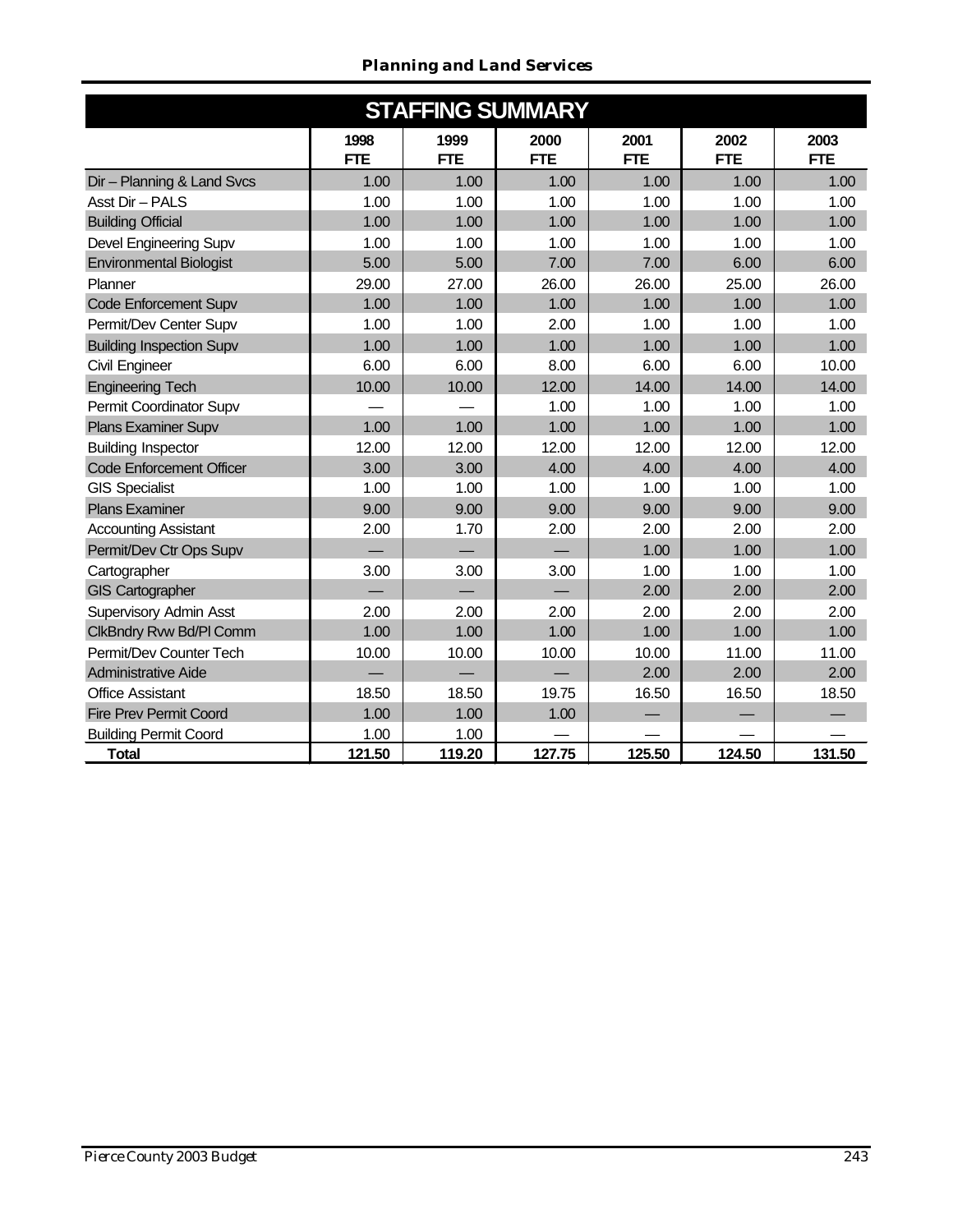#### *Planning and Land Services*

| <b>WORKLOAD SERVICE DATA</b> |                                        |                |               |                |                |               |                 |                 |  |  |  |  |
|------------------------------|----------------------------------------|----------------|---------------|----------------|----------------|---------------|-----------------|-----------------|--|--|--|--|
|                              |                                        | Unit of        | 1998          | 1999           | 2000           | 2001          | 2002            | 2003            |  |  |  |  |
|                              |                                        | <b>Measure</b> | <b>Actual</b> | <b>Actual</b>  | <b>Actual</b>  | <b>Actual</b> | <b>Estimate</b> | <b>Estimate</b> |  |  |  |  |
|                              | <b>Development Center</b>              |                |               |                |                |               |                 |                 |  |  |  |  |
|                              | Development Center                     | Transaction    | 56,008        | 53,841         | 52,065         | 57,460        | 56,297          | 54,625          |  |  |  |  |
|                              | Residential/Commercial plan rev.       | Completed      | 5,989         | 6,102          | 5,134          | 5,090         | 5,468           | 5,653           |  |  |  |  |
|                              | <b>Building inspection</b>             | Completed      | 33,254        | 44,470         | 42,205         | 35,707        | 40,716          | 40,496          |  |  |  |  |
|                              | <b>Planning Divisions</b>              |                |               |                |                |               |                 |                 |  |  |  |  |
|                              | Short plats/large lots                 | Application    | 96            | 73             | 56             | 71            | 83              | 76              |  |  |  |  |
|                              | Conditional use permit                 | Application    | 23            | 28             | 26             | 35            | 44              | 44              |  |  |  |  |
|                              | Non conforming use permit              | Application    | 4             | $\overline{2}$ | $\overline{2}$ | 3             | 5               | 4               |  |  |  |  |
|                              | Unclassified use permit                | Application    | ۰             | ۰              | $\overline{2}$ | 41            |                 |                 |  |  |  |  |
|                              | Preliminary plat                       | Application    | 58            | 35             | 32             | 43            | 56              | 61              |  |  |  |  |
|                              | Final plat                             | Application    | 69            | 56             | 49             | 49            | 39              | 40              |  |  |  |  |
|                              | Administrative Use Permit Appl.        | Application    | 33            | 14             | 15             | 13            | 20              | 23              |  |  |  |  |
|                              | SEPA checklist applications            | Application    | 402           | 352            | 319            | 270           | 336             | 334             |  |  |  |  |
|                              | Other land use actions/appeals         | Application    | 397           | 434            | 399            | 518           | 294             | 296             |  |  |  |  |
|                              | Boundary Line Adj./Lot Combo           | Application    | 56            | 69             | 78             | 83            | 118             | 122             |  |  |  |  |
|                              | Development Engineering                | Plans          | 3,805         | 4,109          | 8,114          | 6,355         | 6,792           | 6,905           |  |  |  |  |
|                              | <b>Enforcement Requests</b>            | <b>Request</b> | 1,046         | 1,164          | 1,125          | 1,304         | 1,250           | 1,331           |  |  |  |  |
|                              | <b>Wetlands - General Applications</b> | Application    | 244           | 136            | 224            | 235           | 202             | 204             |  |  |  |  |